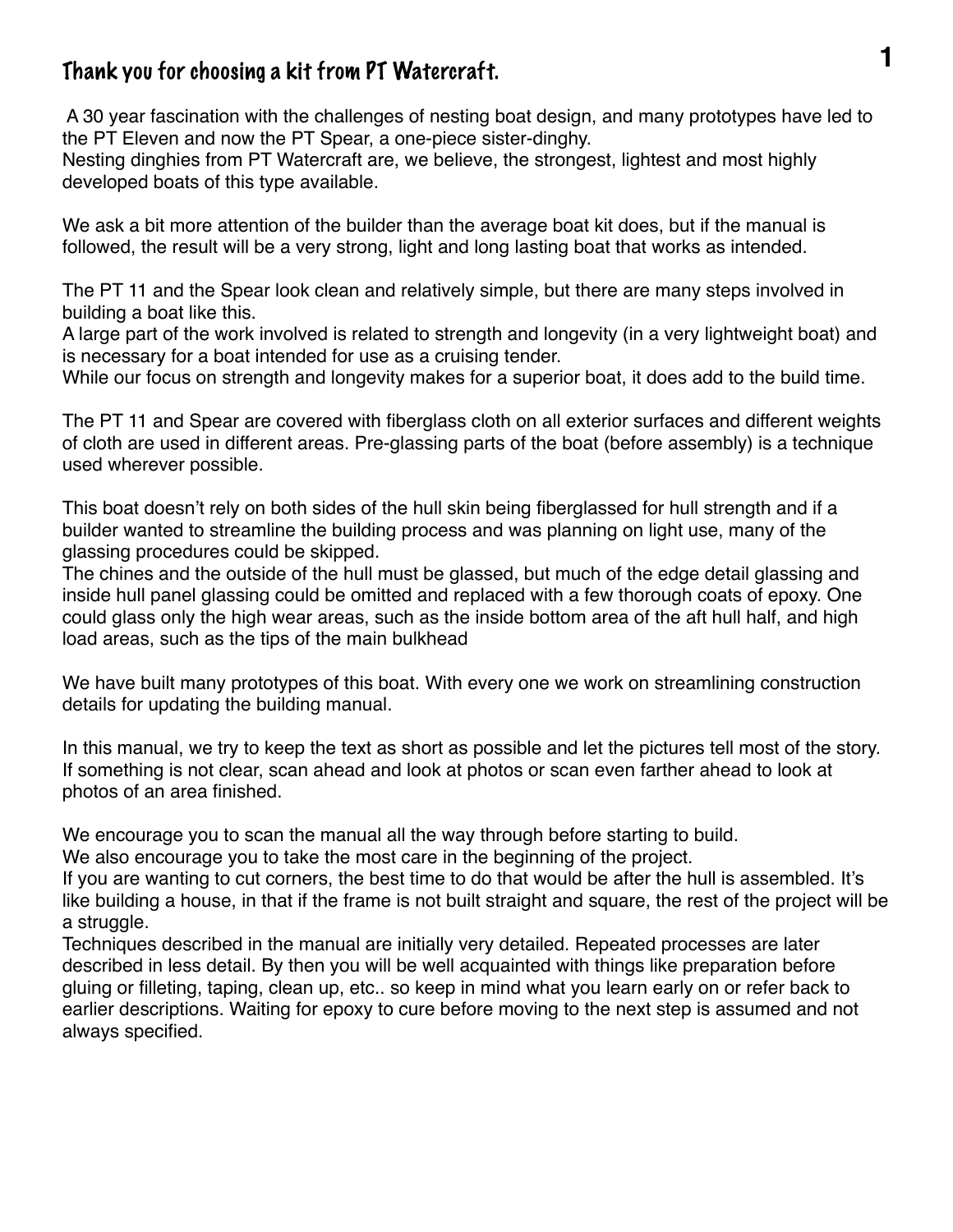

**2**



The PT 11 has a full width foredeck so that water drains into the aft compartment, otherwise there would be three areas that would need bailing of rain and spray. The Spear can have scuppers through the main bulkhead (the nesting PT 11 can't) and therefore can have what I call a "trunk" seat.

When rowing with three, the trunk seat allows more comfortable seating for the person sitting in the bow and the areas to the sides of the seat are good for holding oars and other things in the boat. The trunk seat also keeps the hull from twisting under sailing loads. It's like a torsion box.

Two of the watertight hatch kits that we offer as options fit really well in the Spear, making the boat versatile for carrying (and keeping dry) groceries, camping gear, cameras, safety gear, etc. The aft hatch is easier to access when sailing and is great for things like cameras, jackets, and food, but because of the baffles under the back seat (more on that next), the volume of area under the forward hatch is much greater.

While the hatches are work to install, the cost of the kits is very small compared to the utility and safety they offer. They also provide access and visibility to the daggerboard trunk, mast socket, and rudder hardware, not to mention a good place to hide valuables left in the dinghy.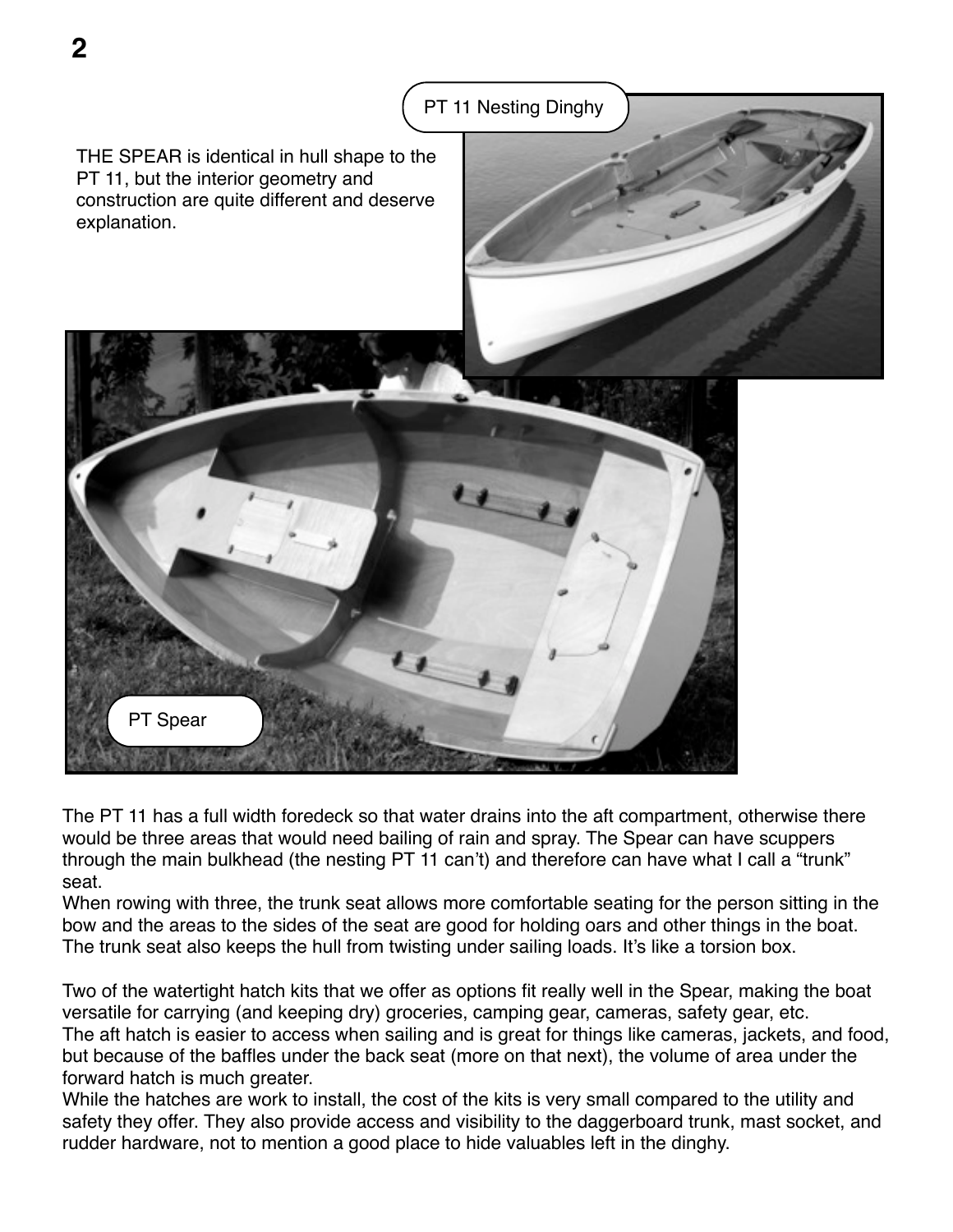

Coast Guard regulations play a large role in the interior geometry of the PT 11 and the Spear. This may sound like big brother getting in the way of art, but it's quite the opposite. The regulations are to protect us, the kit provider and especially you, the end user.

Buoyancy built into the right parts of the boat is necessary for safety. Sealed air voids (compartments) have the same value as flotation foam, but access ports or hatches are not allowed in sealed air voids.

The bow area (forward of the mast step bulkhead) is a sealed air void in the PT 11 and the Spear

The PT 11 has built in buoyancy tanks in the back of the boat on either side (outboard) that are equal to the volume in the bow. This is what the Coast Guard wants, and it makes sense. The Spear has a large back seat area, but because it has a hatch, we have to install baffles to form sealed air voids outboard of the hatch where they would do the most good in an emergency.

Though the baffles under the back seat decrease the usable volume for storage, they make us legal and make you safer, and they make for a well supported back seat.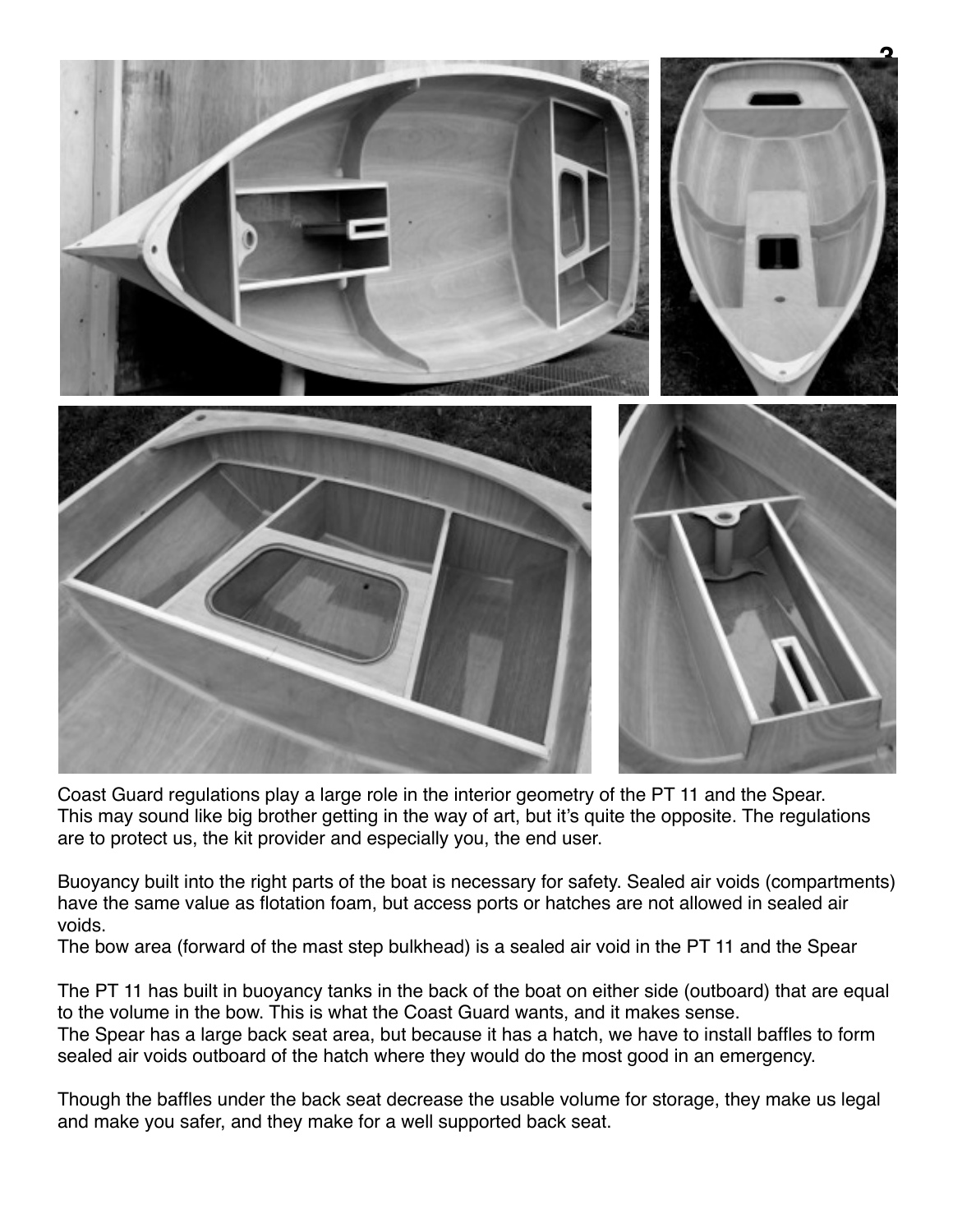

## **FIBERGLASS**

**4 oz** cloth is used for all of the interior surfaces. The PT Spear kit comes with 21 feet of 50" wide cloth.

**6 oz** is used for glassing the outside of the hull and taping the chines. The kit comes with 27 feet of 50" wide cloth.

**Peel ply** is used for smoothing the chine tapes and other glass taping. The kit comes with 60" of peel ply.

All fiberglass cloth (including scraps) should be kept on a roll and treated carefully for ease of use.

## **FILLERS**

There are four fillers (for thickening epoxy) used in the building of the PT 11/SPEAR. These fillers are usually used in combination with other fillers to achieve desired properties as described in the epoxy section of the manual.

The fillers needed are:

406 Colloidal Silica, 407 Low-Density Filler, 404 High-Density Filler, and 410 Microlight® (the numbers are WEST SYSTEM® reference numbers)

The PT Spear requires: One large (5.5 oz) tub of 406-7 Colloidal Silica. One large tub (12 oz) of 407-15 Low-Density Filler. One small tub (15.2 oz) of 404 High-Density Filler One small tub (2 oz) of 410-2 Microlight<sup>®</sup> filler.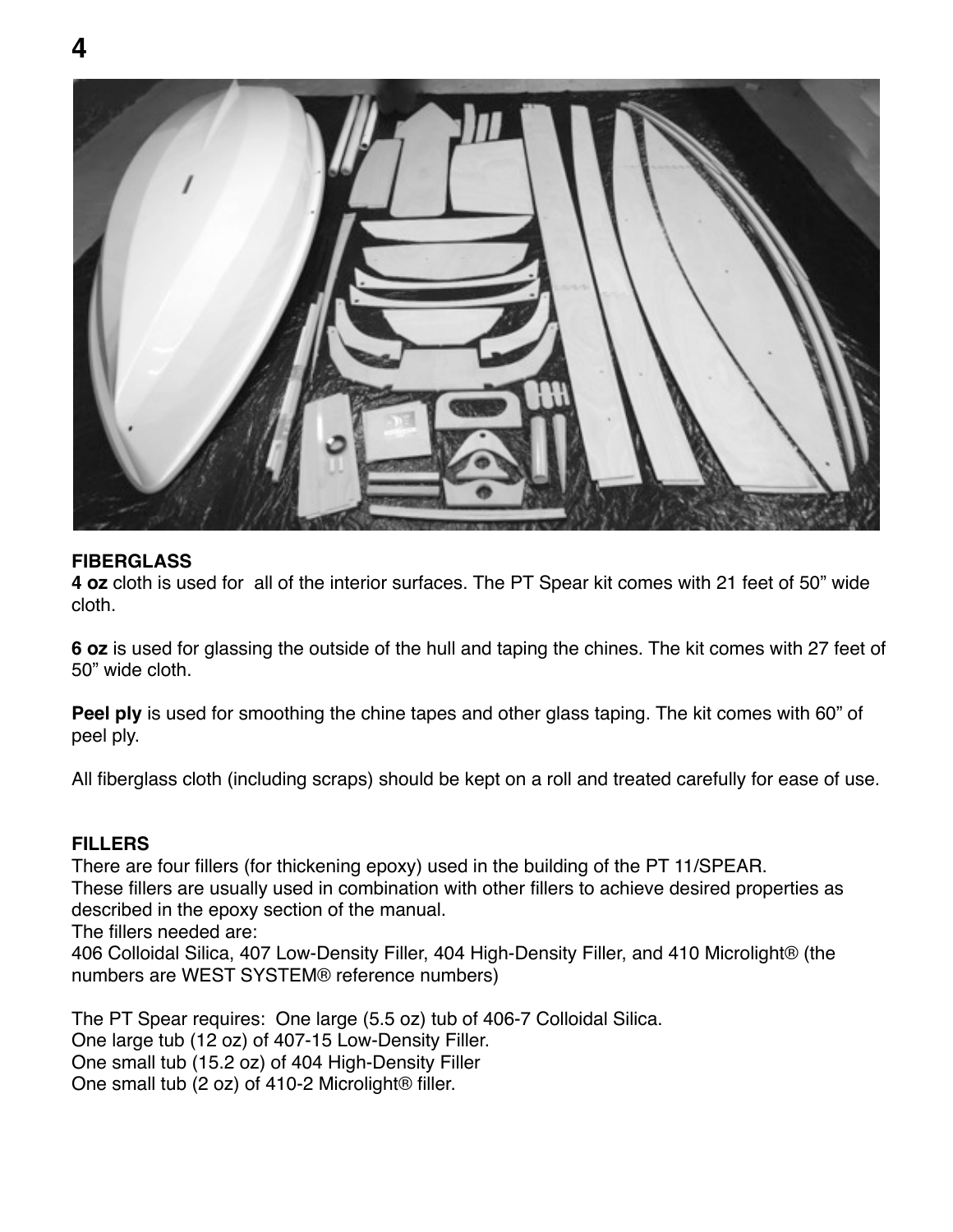Other epoxy supplies are talked about in the epoxy section of the manual.

A list of hardware store tools and materials needed for building the PT Spear follows.

Tools:

-A small router is necessary. A laminate trimmer router is the most appropriate and most economical. -Three router bits are required: One bottom bearing flush cutting bit, one 1/4" round over bit, and one 3/16 round over bit.

-A random orbit sander is required. One that connects to a vacuum would be best.

-A jigsaw is used occasionally.

-A hot melt glue gun is needed. These are cheap and most useful. -A heat gun or Hair dryer.

-A block plane and sharpening stone will be very helpful. -A combination square (seen throughout the manual) is used for scribing pencil lines.

- 10, 2" C-clamps are needed and can be seen in the manual.

-A small drill bit set (in 64ths of an inch) is needed.

-Wire cutters, vise grips, and needle nosed pliers are needed for wiring the panel edges

-Sharp scissors, a snap-off blade knife, and an Exacto knife are needed.

**# 6 coarse thread drywall type screws of two lengths are needed. 1"** long & **1 1/4"** long.

**Wire nails of 2 sizes are needed. 5/8" long #19 nails and 1" long # 17 nails.** 

**4 penny nails 1 1/2" long are needed.**

-A small roll of 4 mil clear plastic sheeting and a roll of 2" wide clear plastic packing tape.

-One sheet of 3/4" particle board and a few 8' 2x4's will be needed for a table.

-Sheet sandpaper. 80, 150 & 220 grit

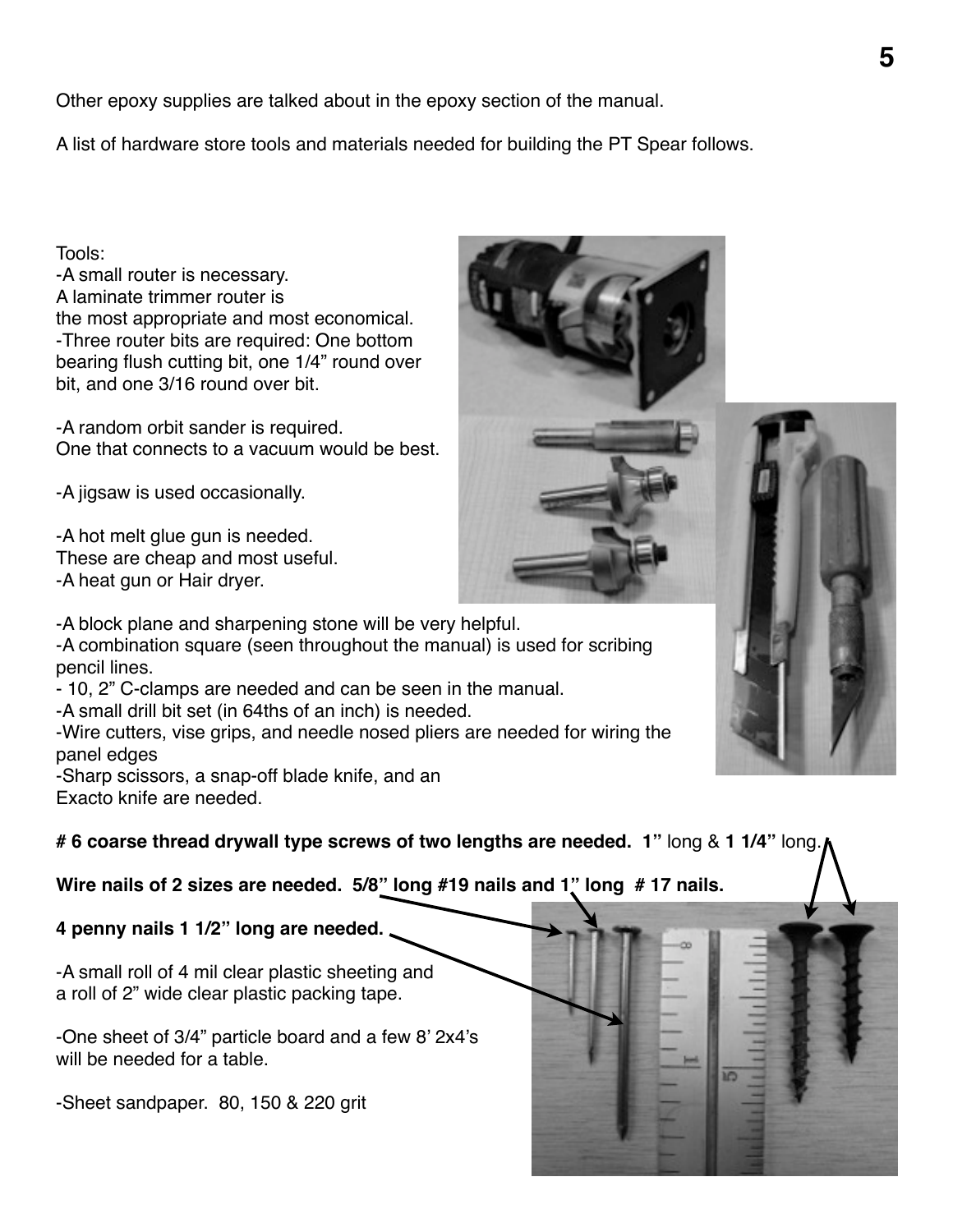## Table of Contents - italic page numbers indicate related pages

|                                                                                                | $\blacksquare$ |
|------------------------------------------------------------------------------------------------|----------------|
|                                                                                                | $4 - 5$        |
|                                                                                                | $6 - 7$        |
|                                                                                                | 8              |
|                                                                                                | 9              |
| Gluing-13                                                                                      | 9              |
|                                                                                                | 17             |
| Glassing-19, Fill-coat-21, Glass upper (#3) panels - 22                                        |                |
|                                                                                                | 25             |
| Attach transom former-26, Attach cleat to mast step bulkhead-27                                |                |
| Assemble & Glue Gunwhales -29, Sanding Hull Panels -32,                                        |                |
| Trimming Panel edges -33, Cut at scribe marks -34                                              |                |
| Pre-Drilling wire & Screw Holes -35,                                                           |                |
|                                                                                                |                |
|                                                                                                | 38             |
| Wiring Hull Panel Edges -41, Back Seat Bulkhead & panels #2 -46, Transom -47<br>Panels #3 -49, |                |
|                                                                                                | 50             |
|                                                                                                | 58             |
| Gluing Hull Seams -60, Removing Hull Wires -62, Glue in mast step & back<br>seat bulkhead -62  |                |
|                                                                                                | 63             |
|                                                                                                | 65             |
| Filleting Tansom & Inwhale -70 Filleting breasthook -70                                        |                |
|                                                                                                | 69             |
|                                                                                                | 72             |
| Gluing -74 (socket tube -131) (Glue in Mast step -62)                                          |                |
|                                                                                                | 76             |
|                                                                                                | 78<br>81       |
| Glassing main bulkhead -84 (installing main bulkhead -90; filleting main bulkhead 99)          |                |
|                                                                                                | 88             |
| (more filleting on pages 99,154-156, 160. Blind fillets on page 119)                           |                |
|                                                                                                | 92             |
| Install the trunk -98, (upper and lower ends -162, trunk openings -207)                        |                |
|                                                                                                | 102/103        |
| Peel Ply 105, taping -105,                                                                     |                |
|                                                                                                | 110            |
| Attach glue cleats to foredeck and walls -114                                                  |                |
|                                                                                                | 119            |
|                                                                                                | 122            |
|                                                                                                | 125            |
|                                                                                                |                |
| (back seat page 62)                                                                            |                |
|                                                                                                | 131            |
| (mast partners -72)                                                                            |                |